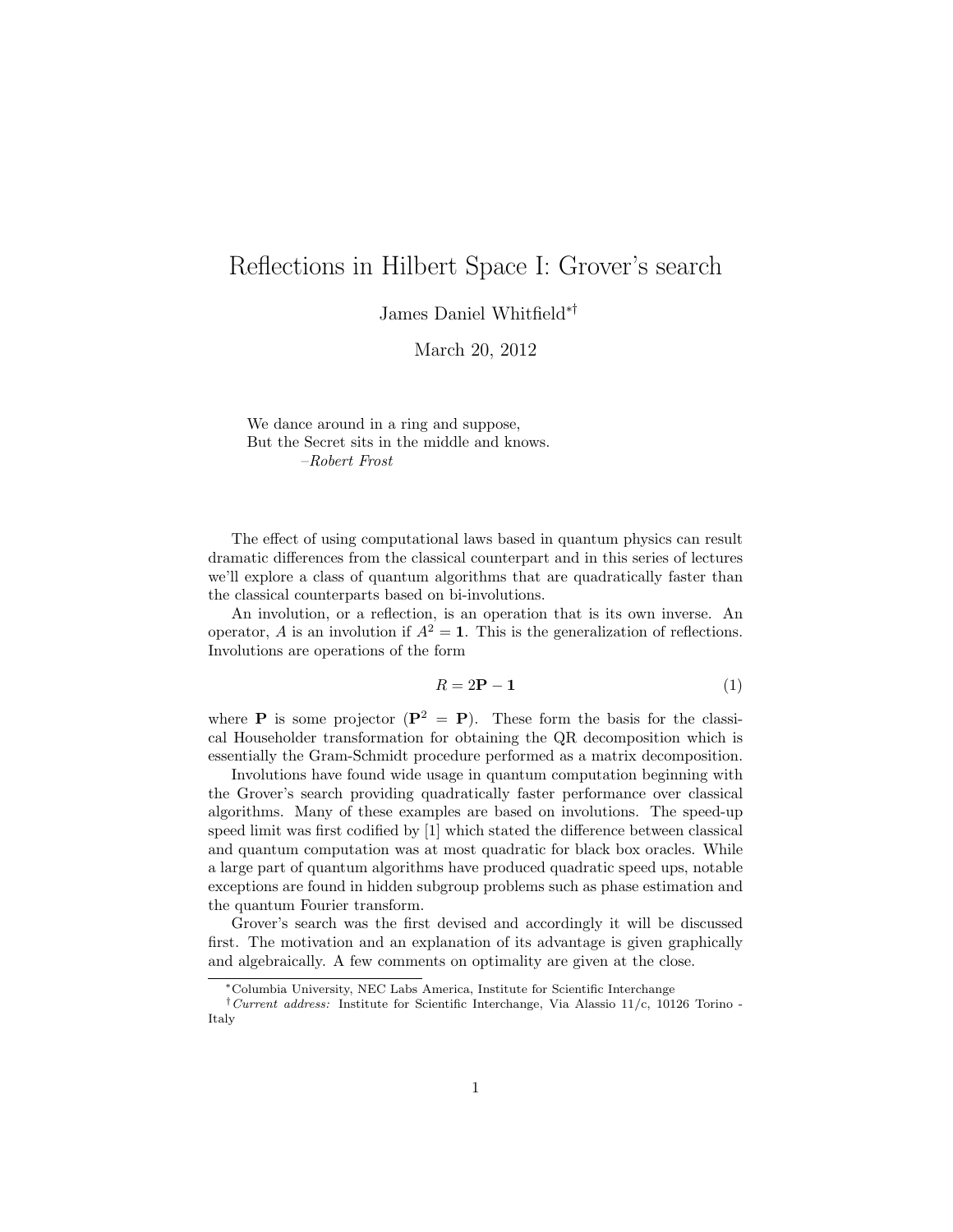## 1 Grover's search

Grover's quantum search algorithm, is one of the most important applications of quantum information science to date. Grover developed this algorithm in 1996 [\[2,](#page-7-1) [3\]](#page-7-2) and remarkably it was optimal for the task it set out to solve. This task was to identify a marked state among  $N = 2<sup>n</sup>$  unsorted items using the fewest number of calls to an oracle. The canonical example is that of finding a particular name given a phone number and a phone book.

#### Database search, classical results, and oracles

The database search problem is to find a marked state among  $N = 2<sup>n</sup>$  unsorted items. The canonical example is that of finding a particular name when given a phone number and a phone book.

Classically, if we want to find items from a set W it will take  $O(N)$  time to search if W only has one element. To formalize these ideas suppose for database D we have function  $f: D \to \{0,1\}$  defined as

<span id="page-1-0"></span>
$$
f(x) = \begin{cases} 1, & x \in W \\ 0, & x \notin W \end{cases}
$$
 (2)

In this section, we only discuss the case where one item is marked. To find marked item s, we will have to apply  $f(x)$  to each  $x \in \{0, 1, \dots, N-1\}$ . On average this will take  $N/2$  tries and the worst case it will take  $N-1$  tries. In other words, as the database increases in size the time required to search it will scale linearly with the size of the database. The advantage of the quantum algorithm is only in the case of unsorted databases. If a database can be sorted according to some enumeration, the quantum speed-up is only a constant [\[4\]](#page-7-3). If the classical algorithm is allowed to spend  $O(N \log N)$  time to structure the database searches such as binary search can be performed in  $O(\log(N))$  queries and in some cases better.

The scaling of the queries was given the using standard notation for asymptotic analysis. The notation,  $f(x) = O(g(x))$ , implies that f is dominated by g at asymptotically large values of x. To indicated that  $f$  is asymptotically larger than g, we write  $f(x) = \Omega(g(x))$ . If f is dominated by and dominates function g, we write  $f(x) = \Theta(g(x))$ . This notation is used throughout the thesis.

The Grover quantum search algorithm uses discrete steps to evolve the uni-The Grover quantum search algorithm uses discrete steps to evolve the uniform superposition of all states to the desired state in approximately  $\sqrt{N}$  steps. Beginning the quantum search at the uniform superposition is different from starting from the uniform probability distribution due to the coherences between the states. In the classical search, one must guess randomly which item to query. The quantum algorithm proceeds by using the oracle to change the sign of marked items as explained in the next section. A second operator reflects each amplitude about the mean amplitude and is examined in Section [1.](#page-2-0) The combination of the two operations is called a Grover operation (Section [1\)](#page-3-0) and we'll see that this operator acts non-trivially in the two-dimensional space which is spanned by the initial state and the answer state. As the composition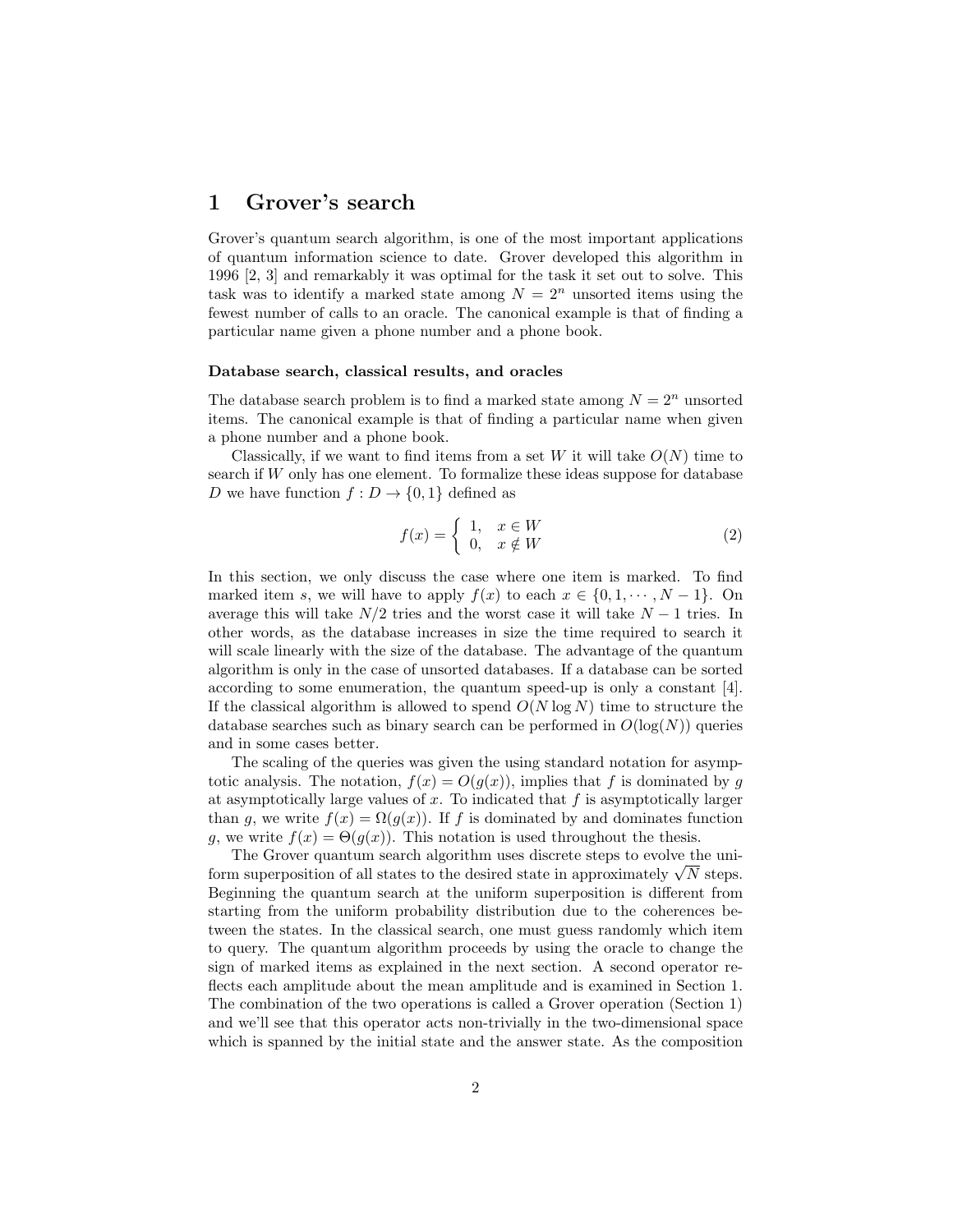of two reflections is a rotation, the Grover operator has a quaint geometrical interpretation which we will see in the final section.

### Phase shift oracle

Using an oracle that computes function  $f$  of  $(2)$ , we would like to create an operator that changes the sign of marked items. First we give the form of a unitary oracle, second we show how we can pick input states to create the desired operation.

Now suppose we had an oracle  $U_o$  that operates as  $U_o|x\rangle|y\rangle \rightarrow |x\rangle|y \oplus f(x)\rangle$ . The reason for the oracle to be implemented as a two qubit operation is that we wish it to be unitary. Each unitary operation is invertible so each input must map to a unique output (in other words: the operation must be injective or one-to-one). For functions that aren't injective using extra space to keep the input allows the operation to be reversible [\[5\]](#page-7-4). In our case,  $U_o$  calculates  $f(x)$ corresponding to [\(2\)](#page-1-0). √

Note that if we let the second qubit,  $|y\rangle$ , be the state  $|X-\rangle = (|0\rangle - |1\rangle)/\langle$ 2 then oracle changes the sign of an input vector if it is a marked state. Observe:

$$
U_o\left(\frac{|x\rangle|0\rangle-|x\rangle|1\rangle}{\sqrt{2}}\right)=\left(\frac{|x\rangle|f(x)\rangle-|x\rangle|1\oplus f(x)\rangle}{\sqrt{2}}\right)
$$

Temporarily ignoring normalization, either  $f(x) = 0$  and the output state is  $|x\rangle(|0\rangle - |1\rangle)$  or  $f(x) = 1$  and output state is  $|x\rangle(|0\rangle - |1\rangle)$ . Therefore, we write

$$
U_o|x\rangle|X-\rangle = (-1)^{f(x)}|x\rangle|X-\rangle.
$$

If the second qubit is always in state  $|X-\rangle$ , then the sign of answer state,  $|w\rangle$ , changes and the other  $N-1$  basis vectors are left unchanged. Thus,

<span id="page-2-2"></span>
$$
U_o = -R_w = 1 - 2|w\rangle\langle w| \tag{3}
$$

.

Here  $R_w$  is a reflection about the  $|w\rangle$  state.

### Reflection about the mean

<span id="page-2-0"></span>The oracle followed by a second operator called a diffusion operator by Grover [\[2,](#page-7-1) [3\]](#page-7-2) completes a single Grover iteration. Denote the diffusion operator as  $U_{mean}$ and it is defined as:

<span id="page-2-3"></span>
$$
U_{mean} = R_s = 2|s\rangle\langle s| - 1.
$$
\n(4)

The state  $|s\rangle$  is selected as to have some overlap with all vectors including those of the answer space. We pick:

<span id="page-2-1"></span>
$$
|s\rangle = \mathsf{H}^{\otimes n} |0 \cdots 0\rangle = \frac{1}{\sqrt{N}} \sum_{x=0}^{N-1} |x\rangle,\tag{5}
$$

Here  $N = 2^n$  is the normalization constant assuming there are n qubits in the array.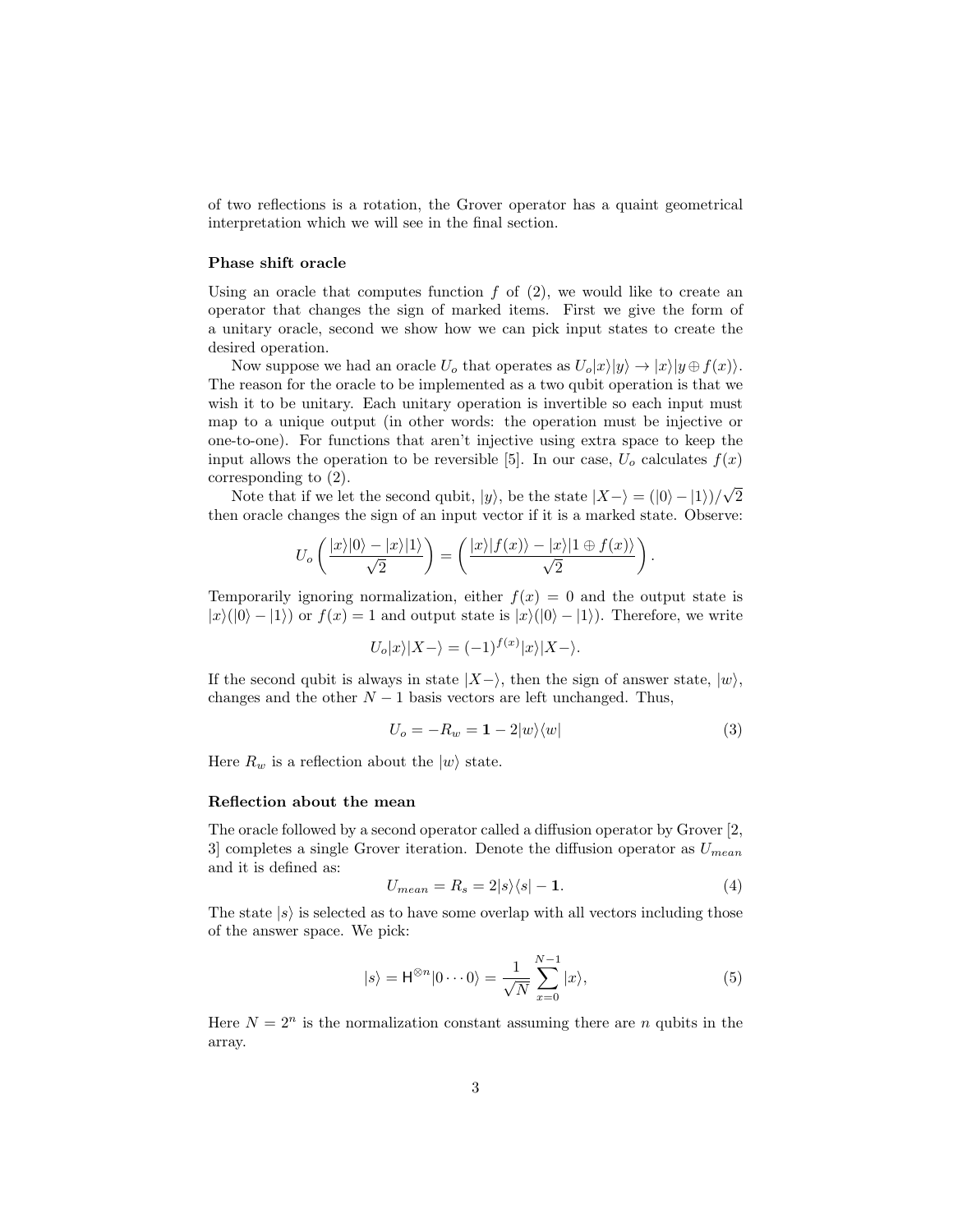The operator  $U_{mean}$  with s defined as in [\(5\)](#page-2-1) is called an inversion about the mean. First, define the mean of  $|v\rangle$  as:

$$
\bar{v} = \sum_{k} \frac{\langle k | v \rangle}{N}.
$$

Starting from  $|s\rangle\langle s|$ , inserting the resolution of the identity in the same basis as the answer state  $w, \mathbf{1} = \sum |i\rangle\langle i|,$ 

<span id="page-3-2"></span>
$$
|s\rangle\langle s|v\rangle = \sum_{i=0}^{N-1} |s\rangle\langle s|i\rangle\langle i|v\rangle = \sum_{i} \left(\frac{1}{\sqrt{N}} \sum_{j=0}^{N-1} |j\rangle\right) \left(\frac{1}{\sqrt{N}} \sum_{k=0}^{N-1} \langle k| \right) |i\rangle\langle i|v\rangle\langle 6\rangle
$$
  

$$
\frac{1}{N} \sum_{i} |j\rangle\langle j| |\langle j| \rangle\langle 1| \rangle = \frac{1}{N} \sum_{i} |j\rangle\langle j| |\langle j| \rangle\langle 7| \sum_{i} \sum_{j} \langle i|v\rangle\langle 7| \rangle
$$

$$
= \frac{1}{N} \sum_{ijk} |j\rangle\langle k|i\rangle\langle i|v\rangle = \frac{1}{N} \sum_{ijk} \delta_{ki} \langle i|v\rangle |j\rangle = \sum_{j} \frac{\sum_{i} \langle i|v\rangle}{N} |j\rangle \tag{7}
$$

$$
= \sum_{j} \bar{v}|j\rangle \tag{8}
$$

Putting it all together,  $U_{mean}$  performs the following operation:  $U_{mean}|v\rangle \rightarrow$  $\sum_{j} (2\bar{v} - v_j)|j\rangle$  with  $v_j \equiv \langle j|v\rangle$ . Looking at figure [1,](#page-3-1) this operation has the form of an inversion.



<span id="page-3-1"></span>Figure 1: The reflection of point  $P$  about point  $C$  results in point  $P'$ . The distance from P to C is  $d = C - P$  and the distance from P to P' is  $D = 2d =$  $2(C - P)$ . If follows that  $P' = P + 2(C - P) = 2C - P$ . In equation [\(8\)](#page-3-2), the average amplitude  $\bar{v}$  becomes the center C and  $v_i$  can be identified as P.

### The Grover operator and its two-dimensional operation

<span id="page-3-0"></span>The Grover operator is given by

$$
G = U_{mean} U_o = -R_s R_w.
$$
\n(9)

The Grover search works by evolving the state s toward the answer state  $|w\rangle$ using only a two-dimensional space. This is because the Grover operator does not evolve state outside of this two-dimensional space. The states that have no overlap with  $|s\rangle$  and  $|w\rangle$  are eigenstates of G with eigenvalue −1. Using equations [\(3\)](#page-2-2) and [\(4\)](#page-2-3) to expand  $G$  as:

<span id="page-3-3"></span>
$$
G = 2|s\rangle\langle s| + 2|w\rangle\langle w| - 4\langle s|w\rangle|s\rangle\langle w| - 1.
$$
 (10)

If  $|t\rangle$  has no overlap with w or s then  $G|t\rangle = -|t\rangle$ . Although  $|s\rangle$  is a superposition of all states in the database basis, the vectors  $w$  and  $s$  cannot span the entire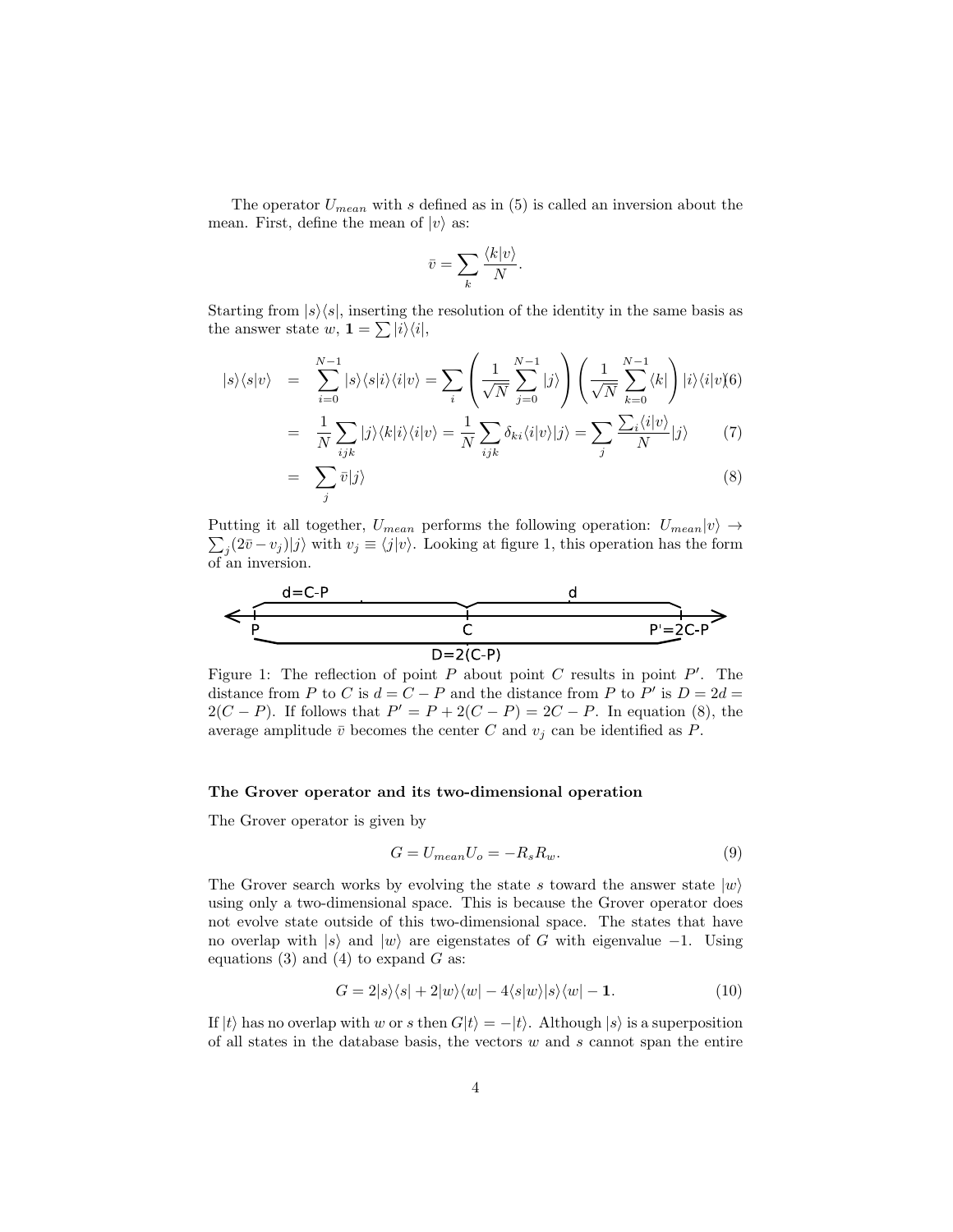space. An example of such a vector  $t$  is any superposition of an even number of states with alternating sign is orthogonal to  $|s\rangle$ , for instance  $|t\rangle = H^{\otimes n}|1 \cdots 1\rangle =$  $(1/\sqrt{N})\sum (-1)^{x}|x\rangle$ . If the superposition t does not include the answer state, then t is in the  $N-2$  dimensional space orthogonal to span $\{|w\rangle, |s\rangle\}.$ 

The trajectory generated by repeated application of G on  $|s\rangle$  explores this two-dimensional space of span $\{|w\rangle, |s\rangle\}$ . To use an orthonormal basis, we construct a normalized state  $|r\rangle$  using a method like Gram-Schmidt decomposition [\[6\]](#page-7-5).

<span id="page-4-0"></span>
$$
|r\rangle = \sqrt{\frac{N}{N-1}}|s\rangle - \sqrt{\frac{1}{N-1}}|w\rangle = \sqrt{\frac{1}{N-1}}\sum_{x \neq w} |x\rangle.
$$
 (11)

 $|r\rangle$  is orthogonal to  $|w\rangle$  and  $\text{span}\{|w\rangle, |r\rangle\} = \text{span}\{|w\rangle, |s\rangle\}.$  Now rewrite the initial superposition in this basis as  $|s\rangle = \sqrt{(N-1)/N}|r\rangle + N^{-1/2}|w\rangle$ . Now consider the effect of G on  $|r\rangle$  using [\(10\)](#page-3-3) and [\(11\)](#page-4-0) yielding,

<span id="page-4-1"></span>
$$
G|r\rangle = (2|s\rangle\langle s| + 2|w\rangle\langle w| - 4\langle s|w\rangle|s\rangle\langle w| - 1)|r\rangle \qquad (12)
$$

$$
= \left(1 - \frac{2}{N}\right)|w\rangle + \frac{2\sqrt{N-1}}{N}|r\rangle \tag{13}
$$

$$
= \cos \theta |w\rangle + \sin \theta |r\rangle \tag{14}
$$

Assuming that  $G$  is real, we know that  $G$  is unitary if and only if its twodimensional matrix representation on the  $w, r$  space takes the following form  $[6]$ :

$$
G = T(\theta) = \begin{bmatrix} \cos \theta & \sin \theta \\ -\sin \theta & \cos \theta \end{bmatrix},
$$
 (15)

with  $\theta$  defined through [\(14\)](#page-4-1), assuming a matrix representation of arbitrary state  $|v\rangle$  is given by:

$$
|v\rangle = \left[\begin{array}{c} \langle w|v\rangle\\ \langle r|v\rangle \end{array}\right]
$$

To characterize initial state s, let  $\phi_r$  as the angle between  $|s\rangle$  and  $|r\rangle$ . By inserting this angle of rotation into a rotation matrix we can rotate a vector beginning in state  $|r\rangle$  to state  $|s\rangle$ , and the following equation is satisfied:

$$
\begin{bmatrix}\n\cos \phi_r & \sin \phi_r \\
-\sin \phi_r & \cos \phi_r\n\end{bmatrix}\n\begin{bmatrix}\n0 \\
1\n\end{bmatrix} =\n\begin{bmatrix}\n\sin \phi_r \\
\cos \phi_r\n\end{bmatrix} =\n\begin{bmatrix}\n\langle w|s \rangle \\
\langle r|s \rangle\n\end{bmatrix}.
$$
\n(16)

From [\(11\)](#page-4-0) we derive that

<span id="page-4-2"></span>
$$
|s\rangle = \sqrt{\frac{N-1}{N}}|r\rangle + \sqrt{\frac{1}{N}}|w\rangle = \sqrt{\frac{1}{N}} \left[ \frac{1}{\sqrt{N-1}} \right] \tag{17}
$$

$$
= \cos \phi_r |r\rangle + \sin \phi_r |w\rangle \tag{18}
$$

and it follows  $\cos \phi_r = \sqrt{(N-1)/N}$  and  $\sin \phi_r = \sqrt{1/N}$ .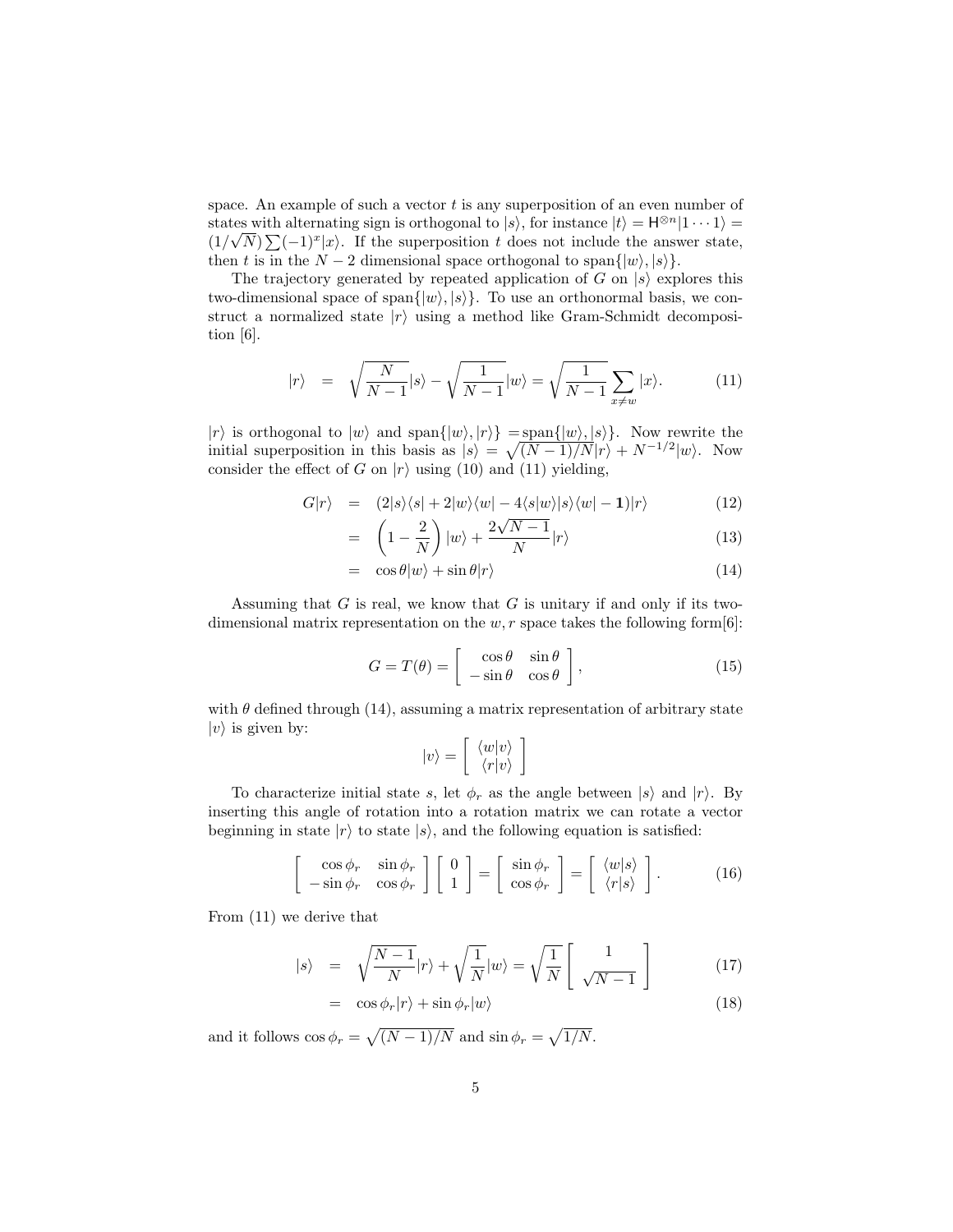Using geometric arguments we can show that

$$
2\phi_r = \theta. \tag{19}
$$

One proof using the double angle formula and [\(14\)](#page-4-1) is given by:

<span id="page-5-1"></span>
$$
\sin 2\phi_r = 2(\sin \phi_r)(\cos \phi_r) \tag{20}
$$

$$
= 2\sqrt{\frac{N-1}{N}}\sqrt{\frac{1}{N}} \tag{21}
$$

$$
= \sin \theta \tag{22}
$$

A summary of these geometric results is given in Fig. [2.](#page-6-0)

Thus, after k iterations, the initial state with angle  $\phi_r$  has been rotated to a vector characterized by angle  $\Phi_k = k(2\phi_r) + \phi_r$ . When  $\Phi_k$  is close to  $\pi/2$ , we have accomplished to goal of creating high overlap with the answer. So if  $N$  is large then the state  $|s\rangle$  is approximately  $|r\rangle$ . Then we will need the following to be approximately satisfied.

<span id="page-5-0"></span>
$$
\Phi_k = \frac{\pi}{2} = (2k+1)\phi_r \tag{23}
$$

$$
\frac{\pi}{2\phi_r} = 2k+1 \tag{24}
$$

$$
k = \frac{\pi}{4\phi_r} - \frac{1}{2}
$$
 (25)

From [\(17\)](#page-4-2) and [\(18\)](#page-4-2) we have that  $\sin \phi_r = 1/$ √ ave that  $\sin \phi_r = 1/\sqrt{N}$ . Using the small angle approximation, we say  $\phi_r \approx 1/\sqrt{N}$ . Substituting into [\(25\)](#page-5-0) we have:

$$
k = \frac{\pi}{4}\sqrt{N} - \frac{1}{2} \approx \frac{\pi}{4}\sqrt{N}.
$$
 (26)

Hence, the algorithm obtains the answer with high probability after a number of iterations that is quadratic in N.

#### Lower bound for Grover's search

Briefly, note that Grover's search is optimal with respect to the number of oracle calls it makes [\[7,](#page-7-6) [1\]](#page-7-0). Historically, its proof is important because of the technique that was used in the proof: the adversary method.

Grover's algorithm, which relies on the oracle to find a marked item in time  $O(\sqrt{N})$  can be proven optimal by changing a critical subset of oracle outputs  $O(VN)$  can be proven optimal by changing a critical subset of oracle outputs such that the errors cannot be detected in time  $\Omega(\sqrt{N})$  [\[1\]](#page-7-0). This lower bound proof technique is known as the adversary method. The idea is an adversary makes modification of the true oracle on a subset of critical answers to trick you. The key is that the quantum algorithms that access the oracle less than some lower bound are not sensitive to critical changes of the oracle. For Grover's √ search problem if the oracle is accessed less than  $O(\sqrt{N})$  times then for any algorithm (Grover or otherwise), there is an oracle for which the algorithm will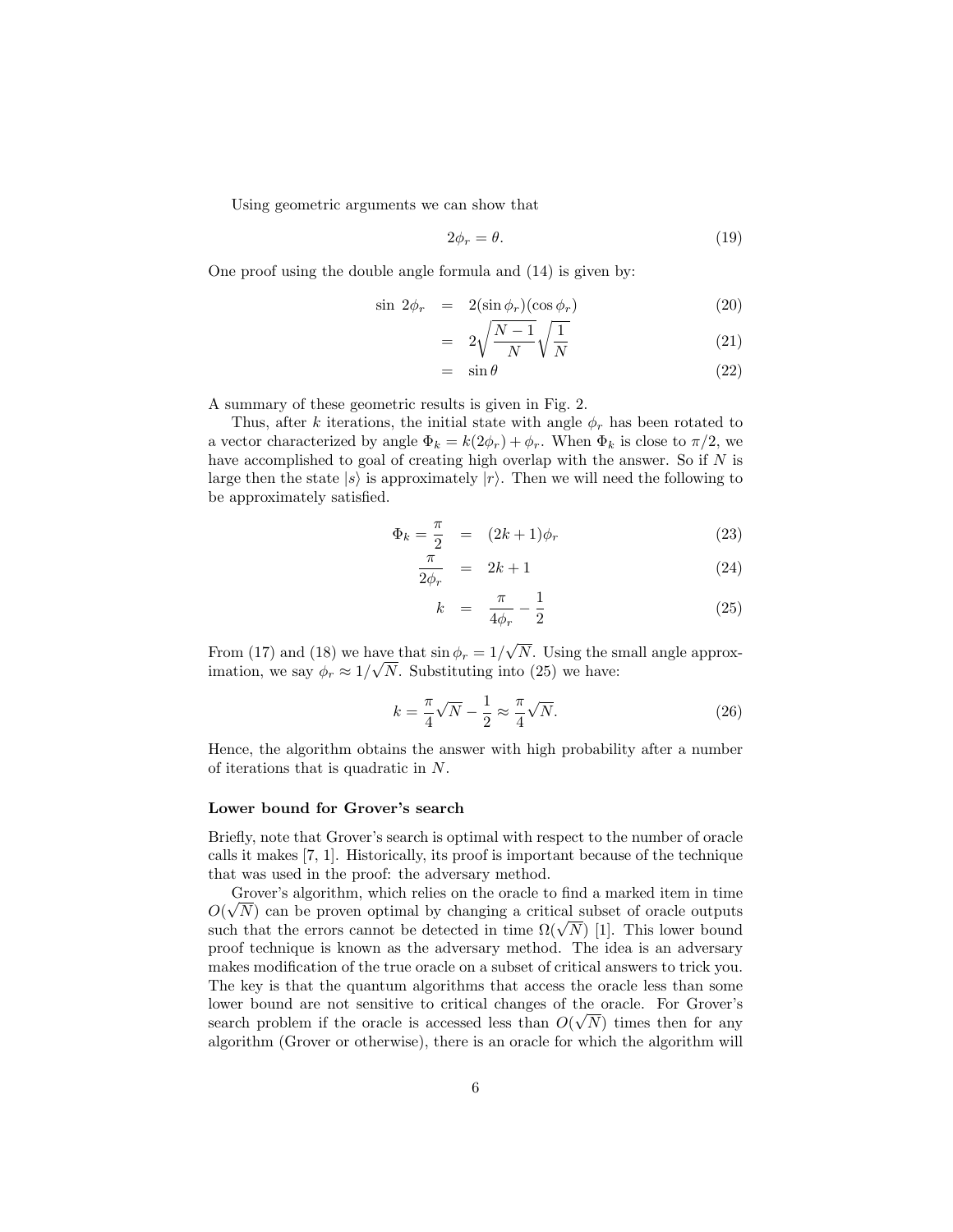

<span id="page-6-0"></span>Figure 2: Grover's search in the plane of the initial and target states. To summarize equations [\(14\)](#page-4-1), [\(17\)](#page-4-2), [\(18\)](#page-4-2) and [\(22\)](#page-5-1), we depict the states  $G|r\rangle$  and  $|s\rangle$ . The answer state  $|w\rangle$  is parallel to the ordinate axis. The abscissa is the orthogonal state  $|r\rangle$  defined in [\(11\)](#page-4-0). The uniform superposition of all states is |s) and is characterized in [\(18\)](#page-4-2) and [\(17\)](#page-4-2). If  $\phi_r$  is the angle between the  $\hat{r}$  axis and  $|s\rangle$  then the Grover operator G performs a rotation of  $2\phi_r$ . After  $O(\sqrt{N})$ applications of the G to the state  $|s\rangle$ , there is high probability that measurement will result in marked state w.